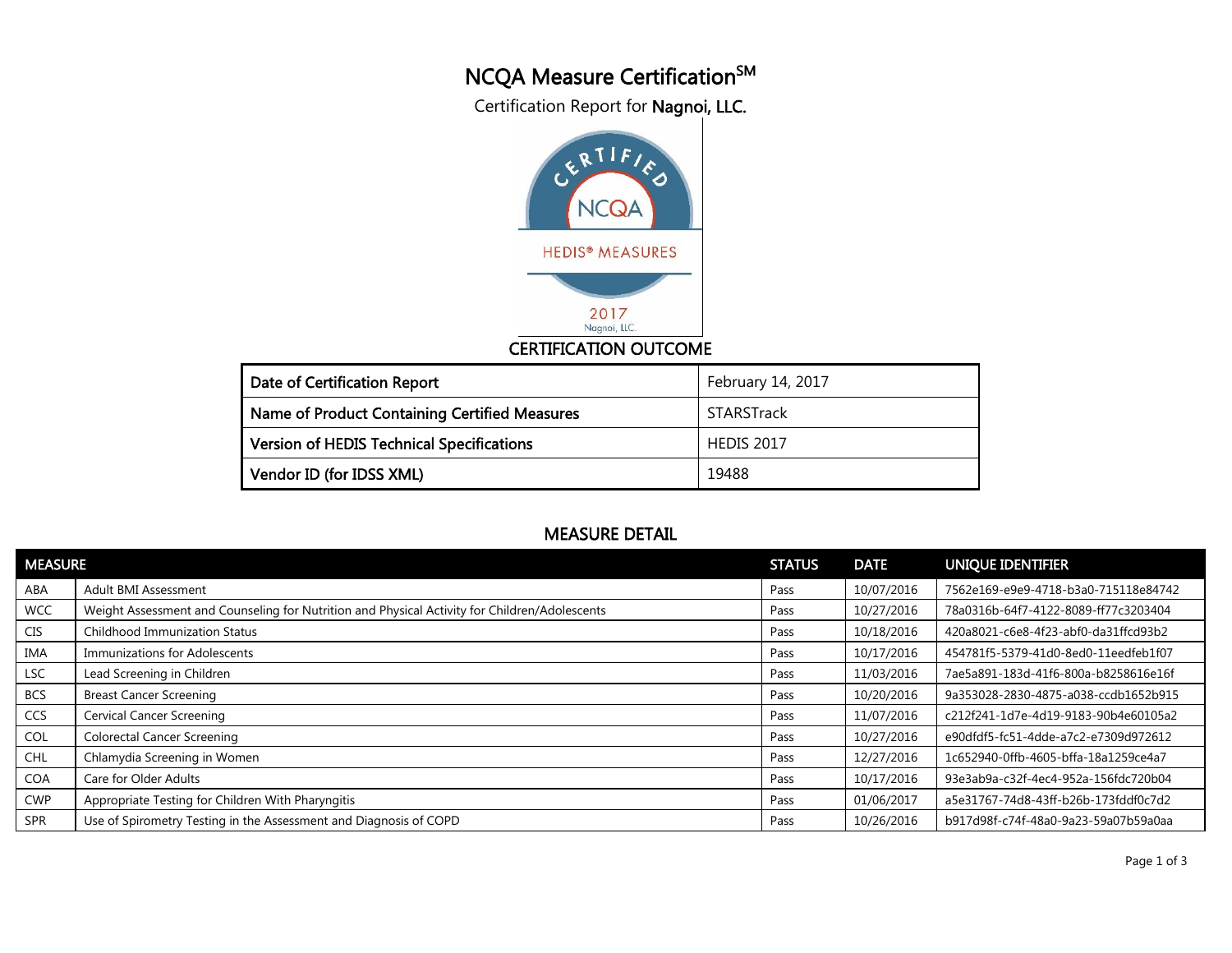| <b>MEASURE</b> |                                                                                                              | <b>STATUS</b> | <b>DATE</b> | UNIQUE IDENTIFIER                    |
|----------------|--------------------------------------------------------------------------------------------------------------|---------------|-------------|--------------------------------------|
| <b>PCE</b>     | Pharmacotherapy Management of COPD Exacerbation                                                              | Pass          | 12/20/2016  | 94bcd994-c0b8-4fc3-b918-c4671525a999 |
| MMA            | Medication Management for People With Asthma                                                                 | Pass          | 11/15/2016  | ebc627d7-30b0-433f-8717-3e4a2dba4f48 |
| AMR            | Asthma Medication Ratio                                                                                      | Pass          | 11/21/2016  | bb94e639-50ff-44ca-b73d-acc81e6ec5c3 |
| <b>CBP</b>     | Controlling High Blood Pressure                                                                              | Pass          | 12/01/2016  | 231c04fc-25b8-4731-95d2-1bd6358ae7e6 |
| PBH            | Persistence of Beta-Blocker Treatment After a Heart Attack                                                   | Pass          | 12/16/2016  | 8a5a4ff0-5b95-41a7-a5f1-bb9ecbe8660d |
| SPC            | Statin Therapy for Patients With Cardiovascular Disease                                                      | Pass          | 11/24/2016  | 87bedb0f-5a85-4123-8757-547796eb1989 |
| CDC            | Comprehensive Diabetes Care                                                                                  | Pass          | 11/15/2016  | daca0b59-f6ac-4ffe-b56d-66221b7edf98 |
| SPD            | Statin Therapy for Patients With Diabetes                                                                    | Pass          | 11/29/2016  | 5213511e-40c0-459c-bad5-2006325bf7b6 |
| ART            | Disease-Modifying Anti-Rheumatic Drug Therapy in Rheumatoid Arthritis                                        | Pass          | 11/17/2016  | dc936073-5004-476d-9bc4-d076fe29ada0 |
| <b>OMW</b>     | Osteoporosis Management in Women Who Had a Fracture                                                          | Pass          | 11/21/2016  | 21bb3ea6-7d40-4008-9da8-10abc3eed4c1 |
| AMM            | Antidepressant Medication Management                                                                         | Pass          | 11/17/2016  | f8c42ecf-3b14-4ed8-b099-65c53513a95b |
| ADD            | Follow-Up Care for Children Prescribed ADHD Medication                                                       | Pass          | 12/23/2016  | d5daa5af-c7e5-4eae-bb2d-44a7163200e0 |
| <b>FUH</b>     | Follow-Up After Hospitalization for Mental Illness                                                           | Pass          | 10/28/2016  | 0604937a-3b4d-41f2-8b69-2ff5498ec7ea |
| <b>FUM</b>     | Follow-Up After Emergency Department Visit for Mental Illness                                                | Pass          | 01/17/2017  | 06e94ced-b586-408f-932a-3e0469a84421 |
| <b>FUA</b>     | Follow-Up After Emergency Department Visit for Alcohol and Other Drug Dependence                             | Pass          | 01/13/2017  | 9e8df4ed-9bdf-4782-b4cb-f1a0d3c6e16b |
| SSD            | Diabetes Screening for People With Schizophrenia or Bipolar Disorder Who Are Using Antipsychotic Medications | Pass          | 12/28/2016  | 58dbc635-fa1e-4f3d-aa10-71ffb2ef1f35 |
| <b>SMD</b>     | Diabetes Monitoring for People With Diabetes and Schizophrenia                                               | Pass          | 11/28/2016  | 9568b06a-6dad-437e-bf8a-615acd7d3023 |
| <b>SMC</b>     | Cardiovascular Monitoring for People With Cardiovascular Diseases and Schizophrenia                          | Pass          | 11/01/2016  | d8daa41c-4bf3-4c2e-820e-d2b43e8664be |
| SAA            | Adherence to Antipsychotic Medications for Individuals With Schizophrenia                                    | Pass          | 11/29/2016  | f7c53884-9349-4e60-bcbf-198bbb951601 |
| APM            | Metabolic Monitoring for Children and Adolescents on Antipsychotics                                          | Pass          | 01/18/2017  | 7da9680d-ad9b-4200-bcaf-6e4b61940a3d |
| <b>MPM</b>     | Annual Monitoring for Patients on Persistent Medications                                                     | Pass          | 12/09/2016  | f5af361b-08c0-46da-b6ad-1d5873ab2eb2 |
| MRP            | Medication Reconciliation Post-Discharge                                                                     | Pass          | 10/07/2016  | db14661c-1e09-4953-a8ad-2ca869104e57 |
| <b>NCS</b>     | Non-Recommended Cervical Cancer Screening in Adolescent Females                                              | Pass          | 10/20/2016  | 7d3eb2b7-35a2-4592-9c32-b996631046e3 |
| <b>PSA</b>     | Non-Recommended PSA-Based Screening in Older Men                                                             | Pass          | 01/03/2017  | 4e202d9a-aafc-4837-9c61-26c5496d17a4 |
| URI            | Appropriate Treatment for Children With Upper Respiratory Infection                                          | Pass          | 12/29/2016  | 53229fe6-c385-4758-ae4e-ff73e7a7d50c |
| AAB            | Avoidance of Antibiotic Treatment in Adults With Acute Bronchitis                                            | Pass          | 12/07/2016  | ee1ee6ee-df93-485c-967f-cac2a06b6d7c |
| LBP            | Use of Imaging Studies for Low Back Pain                                                                     | Pass          | 01/10/2017  | 1835ffbd-8445-4ea3-a17f-a39e34f85dc2 |
| APC            | Use of Multiple Concurrent Antipsychotics in Children and Adolescents                                        | Pass          | 01/11/2017  | 8053aff3-d1da-4306-a69d-635a43174ae3 |
| <b>DDE</b>     | Potentially Harmful Drug-Disease Interactions in the Elderly                                                 | Pass          | 01/04/2017  | 0808cbd0-edbe-4b82-aa0f-0e8c0b72828f |
| DAE            | Use of High-Risk Medications in the Elderly                                                                  | Pass          | 01/06/2017  | 7340e6e8-1812-4e65-b2ed-4ba1ab12eae3 |
| AAP            | Adults' Access to Preventive/Ambulatory Health Services                                                      | Pass          | 10/18/2016  | 198d9fba-3265-456a-be20-ac3feac794a8 |
| CAP            | Children and Adolescents' Access to Primary Care Practitioners                                               | Pass          | 11/01/2016  | 8d61851f-e236-4c48-9afe-2209f4634144 |
| ADV            | <b>Annual Dental Visit</b>                                                                                   | Pass          | 10/28/2016  | 39543c7b-1b7f-4252-b9ff-8297f9a2dca3 |
| IET            | Initiation and Engagement of Alcohol and Other Drug Dependence Treatment                                     | Pass          | 11/20/2016  | 754f393a-c33f-4508-9d42-5329c18c8147 |
| PPC            | Prenatal and Postpartum Care                                                                                 | Pass          | 12/14/2016  | 6b9906b5-705f-4425-9457-27a9b94f8a50 |